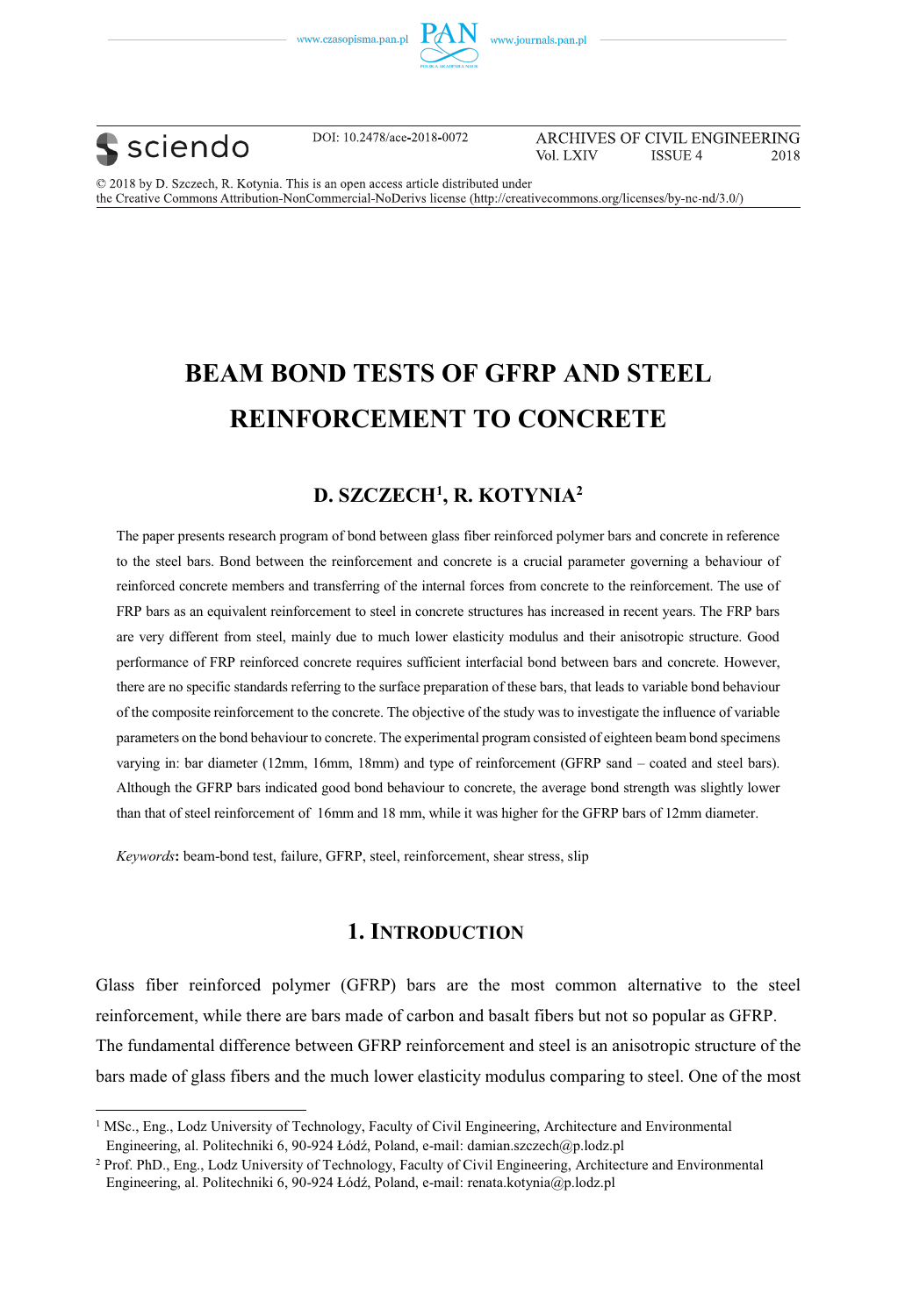important parameter effecting behaviour of the concrete members reinforced with FRP reinforcement is bond of the bars to concrete highly dependent on the surface preparation. There are several reasons of using the non-metallic reinforcement: good non-magnetic properties, high strength, low weight in comparison to strength, good chemical and corrosion resistance.

Adequate interfacial bond between bars and concrete determines a good performance of the FRP reinforced concrete due to the transfer of tensile stress from the concrete matrix to the reinforcement. A bond behaviour between FRP bars and concrete is a complex mechanism, which requires consideration many factors. Bond-slip interaction between FRP bar and surrounding concrete is guaranteed by the stress propagation, which depends on a type of bars (its material and the surface preparation), bars geometry (shape and diameter), configuration of the reinforcement (concrete cover and the influence of the neighbouring bars), mechanical interaction, chemical adhesion, friction and the compressive strength of concrete. Furthermore, bond conditions depend on temperature, longterm loading or degradation of concrete.

The presented research concentrates on investigating bond behaviour of two types of bars (steel and GFRP) with three diameters (12mm, 16mm and 18mm). The influence of the concrete cover, the bar diameter and the embedded length of the ribbed GFRP bars was investigated in the previous experimental tests conducted by the authors [7]. The review of the existing research on the FRP-toconcrete bond behaviour demonstrated that unlike conventional steel bars, the FRP reinforcement did not meet the unified standards for the surface preparation. The following variable types of surface preparation are commonly used: sand covering (with different size of grain), ribbing with fiber braid (with variable types of ribs and their shape, rib spacing, surface of the rib in relation to the bar surface), spirally wound ribs on the bar surface (parallel ribs winding), cross, spiral pitch, ribs performed by cutting grooves in the surface of the bar and the combination of different braids with sand powders [2].

A lot of research of the bond behaviour of FRP reinforcement to concrete based on: direct pull-out test, splice test and ring pull-out test [1, 4, 6, 8]. Direct and ring pull-out tests do not correspond to the real bond conditions in reinforced concrete members. The best known and most commonly used methods of bond testing recommended (for steel bars) by the RILEM Institute [11] include the pullout and the beam-bond tests. The only beam-bond test and splice test can reflect the actual bond behaviour of the reinforcement to concrete in RC members subjected to flexure. Not much research has been done on the beam bond-tests with FRP reinforcement [5, 9, 13]. The procedure of the beambond tests employed in the presented study is based on the PN-EN 10080 standard [10].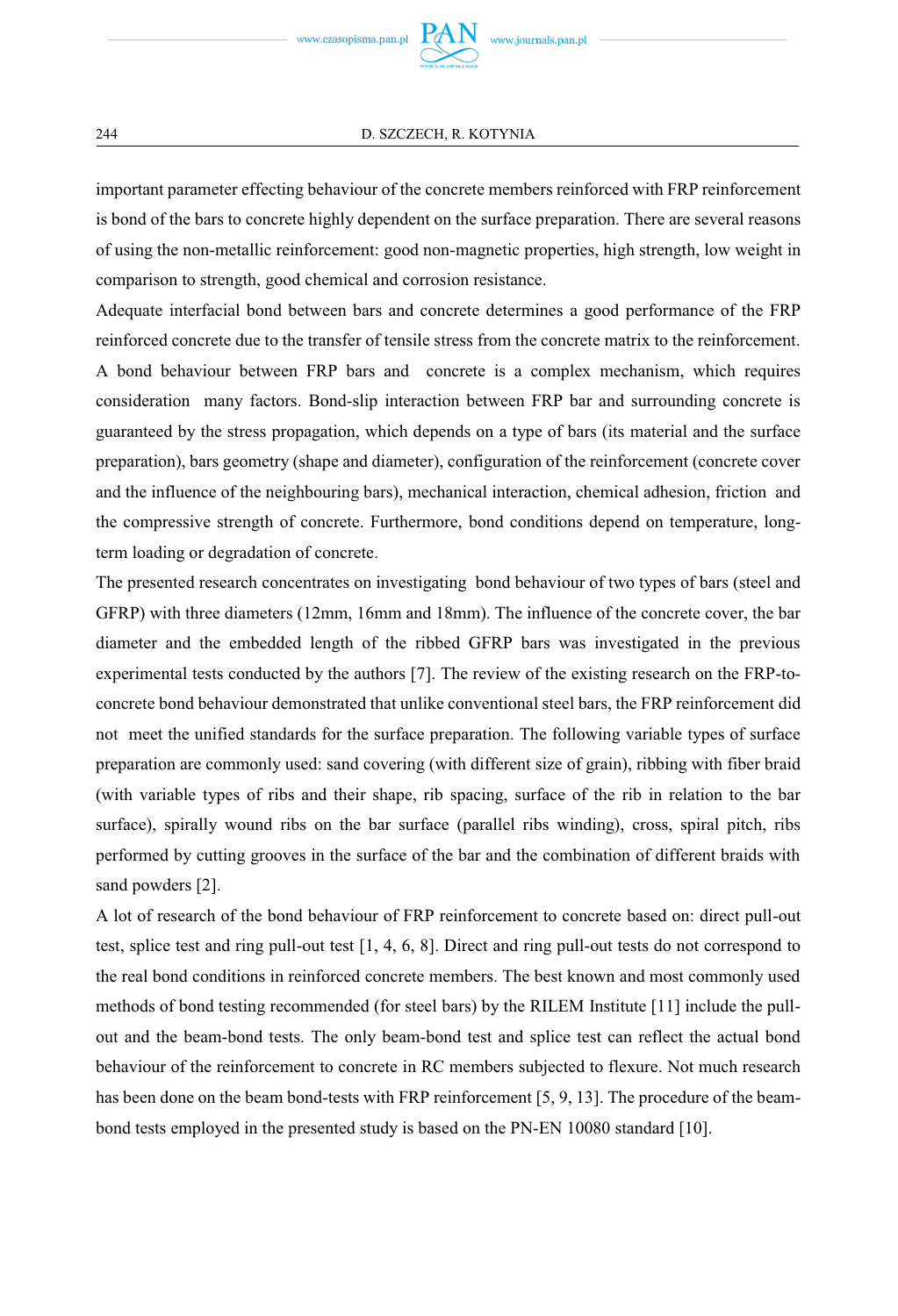

The presented research of the bond behaviour of GFRP bars to concrete based on a wide state of the art of the existing experimental FRP to concrete bond tests. Generally, the GFRP bars exhibited a good bond behaviour in all of the investigated research. The ultimate bond strength of the FRP bars to concrete was close to approx. 85% of the ultimate bond strength of the steel reinforcement [12]. Nevertheless, the GFRP bars reached lower bond stress than the CFRP bars [12]. The influence of the surface preparation of FRP bars on the bond conditions is frequently more substantial than that of other parameters (concrete strength or modulus of elasticity of FRP bars). What is more, FRP reinforcement indicates lower bond strength to concrete than steel bars of the same diameter [13]. It is mostly because of the ribs, which in most GFRP bars are superficially sheared off from the bar core.

The majority of beam-bond tests confirmed that the loss of bond was the main mode of failure for the bond length lower than  $20\%$  (where,  $\varnothing$  is the bar diameter) [5, 9]. For higher bond lengths, rupture of the bars was the most often observed.

The research [5] indicated that the increase in the slip of the loaded end  $(s<sub>ln</sub>)$  and the bond length  $(L<sub>b</sub>)$ was more pronounced in the ribbed bars than in the sand coated bars. Another tests[13] confirmed that the ribbed bars displayed the higher bond stiffness and bond shear stress (*τ*) than the sand-coated bars. Generally, an increase in the FRP bar's diameter resulted in a decrease in the shear bond stress and in a reduction in the final slip of the rod, similarly to the steel bars [5, 12, 13]. This tendency was more distinct in the case of the higher compressive concrete strength [2]. Mazaheripour indicated in the tests [5] an increase in the bond stress with an increase in the concrete cover, especially for bars of larger diameter.

Regardless of a number of bond tests conducted on the FRP bars, this is still an up-to-date issue, which requires a fundamental analysis of the failure mechanisms dependent on the surface preparation of the FRP reinforcement.

# **2. EXPERIMENTAL PROGRAM**

## **2.1. TEST SPECIMENS**

The aim of the tests was to determine the bond behaviour of GFRP bars to concrete on the beam-bond setup. The specimens composed of two prismatic blocks were connected by one GFRP or steel bar (of 12mm,16mm or 18mm diameter) as the flexural reinforcement at the bottom part, and a steel hinge at the top zone (Fig. 1). A test program contained eighteen rectangular concrete beams with a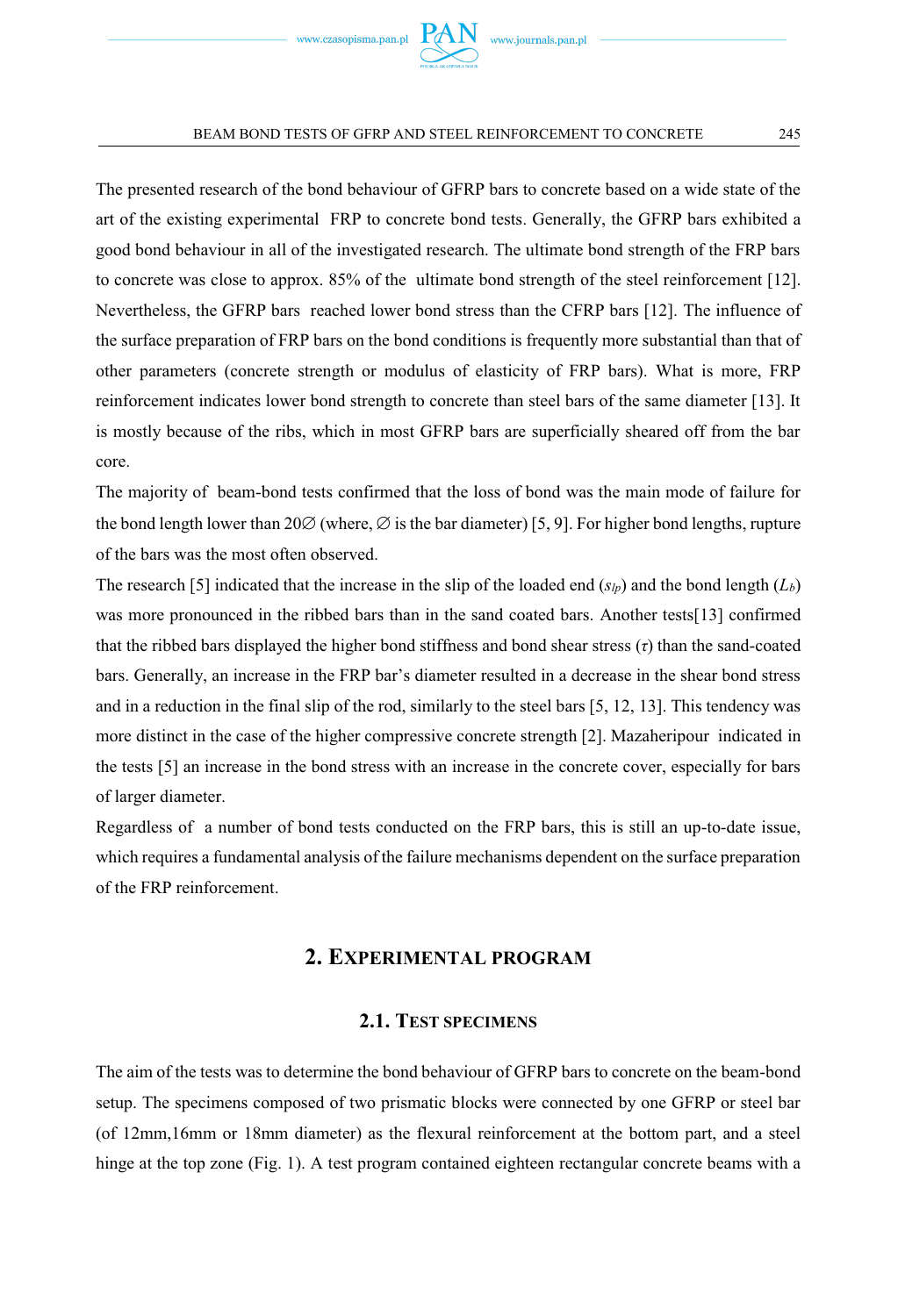

cross section of 100 x 200mm and the total length of 820mm. In the central front part of each nontested block, the bar was unbonded on the length of 50 mm to avoid premature fracture of concrete in the central loaded edge zone. The embedment length in the non-tested block was unchanged in all specimens equal of 335 mm. In the opposite tested block, the bar was unbonded on the length of 150 mm and the embedment length was  $5\varnothing$  (changing according to the bar's diameter  $\varnothing$ ) the rest of the free end of the bars was unbonded (Fig. 1). The specimen details are presented in Table 1.





The steel stirrups, diameter of 8mm, spacing 70 mm were used to avoid shear failure. The top and the bottom reinforcement was made with two steel bars of 10mm diameter. In the mid height of the beam there were two additional steel bars with a diameter of 10 mm (Fig. 2). The distance of the centre of the analysed GFRP/steel bars from the bottom edge of the beam was established as constant and equal of 50 mm.

The beam's nomenclature consists of: type of the bar  $(GS - glass)$  sand-coated surface  $/S - steel$  bars); bars diameter; bond length (5 times diameter) and the beam's number from three beams with the same configuration.

| Element     | Rebar surface treatment   | Nominal<br>diameter | Bond length |  |  |
|-------------|---------------------------|---------------------|-------------|--|--|
| $GS-12-5.1$ |                           |                     |             |  |  |
| $GS-12-5.2$ |                           | $12 \text{ mm}$     |             |  |  |
| $GS-12-5.3$ |                           |                     |             |  |  |
| $GS-16-5.1$ |                           |                     |             |  |  |
| $GS-16-5.2$ | glass sand-coated surface | $16 \text{ mm}$     |             |  |  |
| $GS-16-5.3$ |                           |                     | 5 Ø         |  |  |
| $GS-18-5.1$ |                           | $18 \text{ mm}$     |             |  |  |
| $GS-18-5.2$ |                           |                     |             |  |  |
| $GS-18-5.3$ |                           |                     |             |  |  |
| $S-12-5.1$  |                           |                     |             |  |  |
| $S-12-5.2$  |                           | $12 \text{ mm}$     |             |  |  |
| $S-12-5.3$  |                           |                     |             |  |  |
| $S-16-5.1$  | steel bars                |                     |             |  |  |
| $S-16-5.2$  |                           | $16 \text{ mm}$     |             |  |  |
| $S-16-5.3$  |                           |                     |             |  |  |
| $S-18-5.1$  |                           | $18 \text{ mm}$     |             |  |  |

|  | Table 1. Specimen details |  |
|--|---------------------------|--|
|  |                           |  |
|  |                           |  |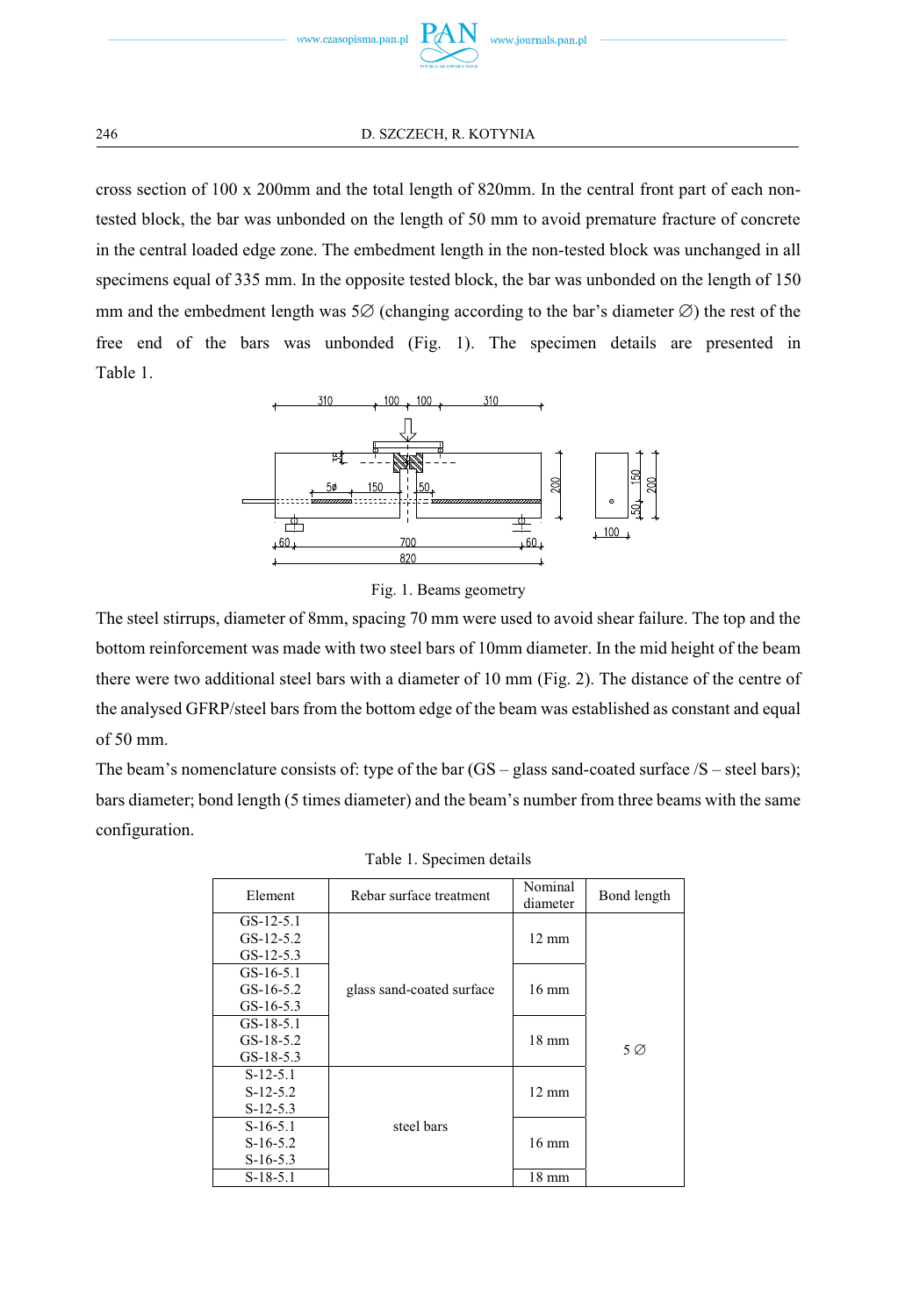



Fig. 2. Reinforcement of beams

## **2.2. MATERIAL CHARACTERISTICS**

Two kinds of bars were used in the bond tests: GFRP bars sand – coated with ribs and steel bars of B500A class. The strength parameters of the bars were determined in the tensile test on three samples taken from each batch. Strength characteristics of the used reinforcement is shown in Table 2 (the average values of: yield strength *fsym*, ultimate strength *fsum* and secant modulus of elasticity *Es*).

| Type of the bar            | Bar diameter $\varnothing$ | Mechanical properties |                   |               |  |  |  |
|----------------------------|----------------------------|-----------------------|-------------------|---------------|--|--|--|
| surface                    |                            | $f_{sym}(\sigma)$     | $f_{sum}(\sigma)$ | $E_s(\sigma)$ |  |  |  |
|                            | mm                         | [MPa]                 | [MPa]             | [GPa]         |  |  |  |
| Steel bars                 | #12                        | 522.4(5.4)            | 650.3(5.8)        | 198.3(3.0)    |  |  |  |
|                            | #16                        | 567.9(2.1)            | 675.8(0.4)        | 201.3(0.9)    |  |  |  |
|                            | #18                        | 557.0(1.5)            | 641.1(1.0)        | 204.6(5.7)    |  |  |  |
| GFRP bars<br>sand - coated | #12                        |                       | 1164(30)          | 56.4(5.1)     |  |  |  |
|                            | #16                        |                       | 913.3 (25)        | 43.4(1.0)     |  |  |  |
|                            | #18                        |                       | 1085.0 (42)       | 53.9(2.5)     |  |  |  |

Table 2. Properties of GFRP and steel bars

The concrete mix was composed of: sand  $0/2 - 830$  kg/m<sup>3</sup>, crushed stone  $2/8 - 1040$  kg/m<sup>3</sup>, water – 180 kg/m<sup>3</sup>, cement CEM I 52.5 Rudniki CEMEX – 270 kg/m<sup>3</sup>, plasticizer BV- Cemex Admixtures – 1,9 kg/m<sup>3</sup> . Concrete consistency was S3 and water to cement ratio w/c=0.67.

Concrete cylinders of 150 mm diameter and 300 mm height and cubic samples of 150mm side casted together with the beams were used to determine the concrete strength the same day as the beams were tested. The compressive strength  $(f_{c,cube})$  and tensile by splitting  $(f_{ct})$  concrete strength were determined on the cubic concrete samples, while the column strength  $(f_c)$  and modulus of elasticity  $(E_c)$  were determined on the cylindrical samples. The average values of concrete strength properties are presented in Table 3 with standard deviation given in brackets.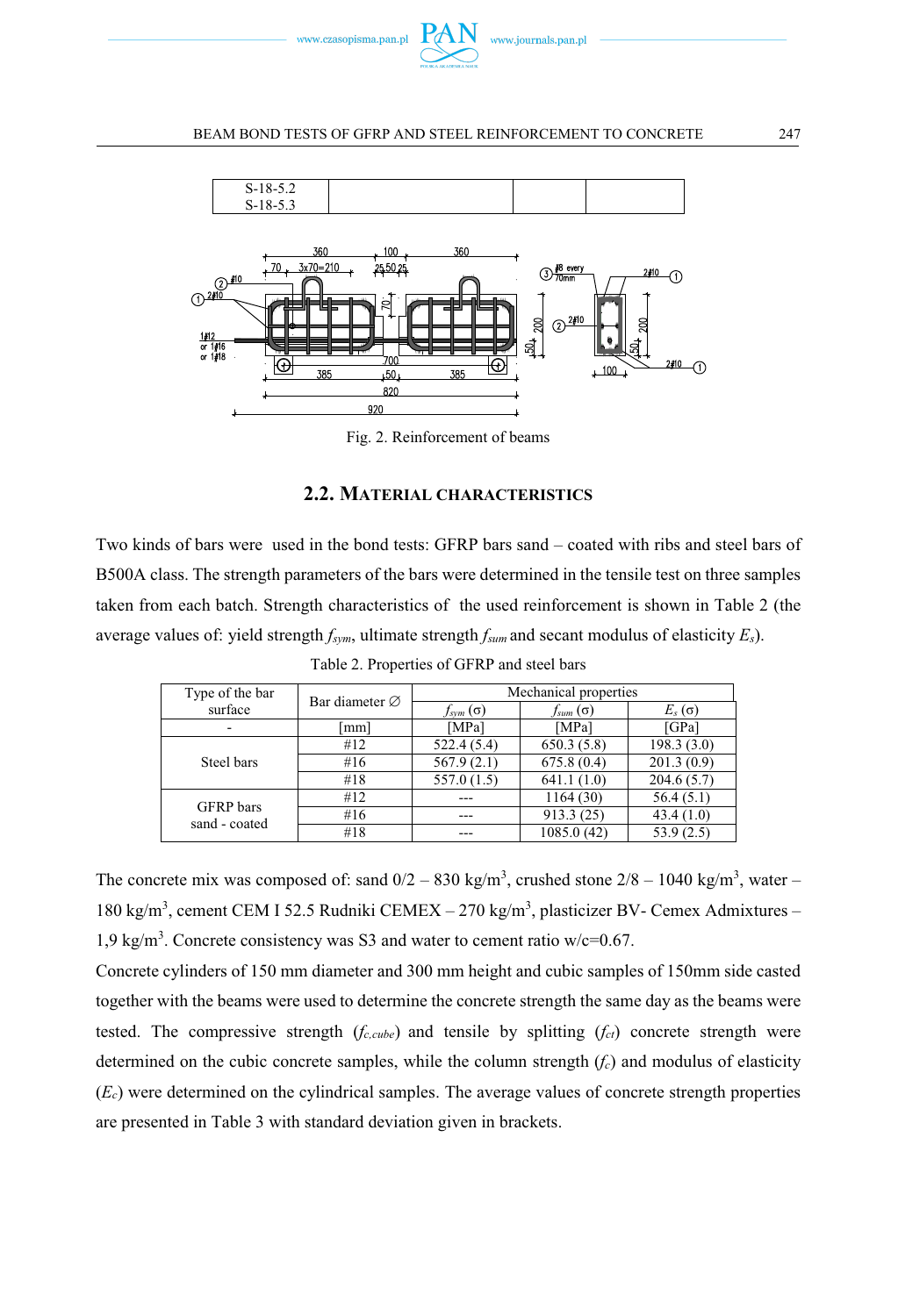

| Element   | Age<br>[days] | $f_{c, cube}(\sigma)$<br>[MPa] | $f_{ct}(\sigma)$<br>[MPa] | $f_c(\sigma)$<br>[MPa] | $E_c(\sigma)$<br>[GPa] |
|-----------|---------------|--------------------------------|---------------------------|------------------------|------------------------|
| $GS-12-5$ | 65            | 36.2(1.2)                      | 3.2(0.2)                  | 32.2(1.1)              | 28.5(0.3)              |
| $GS-16-5$ | 40            | 34.0(1.6)                      | 3.0(0.4)                  | 31.9(2.0)              | 29.1(0.8)              |
| $GS-18-5$ | 67            | 36.1(2.1)                      | 3.2(0.1)                  | 32.2(1.3)              | 27.8(0.9)              |
| $S-12-5$  | 83            | 36.9(1.8)                      | 3.2(0.3)                  | 32.7(0.7)              | 28.4(0.7)              |
| $S-16-5$  | 84            | 37.3(2.8)                      | 3.2(0.2)                  | 32.5(1.2)              | 27.9(0.5)              |
| $S-18-5$  | 92            | 38.0(2.2)                      | 3.6(0.4)                  | 33.4(0.7)              | 29.3(0.4)              |

Table 3. Strength characteristics of concrete

# **2.3. TEST SETUP AND TEST MEASUREMENTS**

The test stand was composed of the steel frame girders, hydraulic jack attached to the upper frame and the servo-motor device for a displacement control loading, steel hinged supports (with a movable one in the tested concrete block) and the computer measurements statement (Fig. 3). Two point loading scheme was performed by the steel cross-beam. The load was applied monotonically, by the displacement control hydraulic jack of 200kN capacity, with velocity of 10μm/s.



Fig. 3. Test setup

The measuring device consisted of two linear variable differential transducers (LVDT) and the strain gauge. To measure a slip at the loaded  $(s_{lp})$  and free  $(s_{fp})$  ends of GFRP and steel bars, LVDT no 1 and LVDT no 4 were used, respectively. The LVDT no 1 was fixed to the free end bar to measure the relative displacement between the bar and the front surface of the tested concrete block, while LVDT no 4 was fixed to the free extremity of the bar and measured the relative displacement between the free end bar and the external surface of the tested concrete block. The strain gauge was installed in the mid-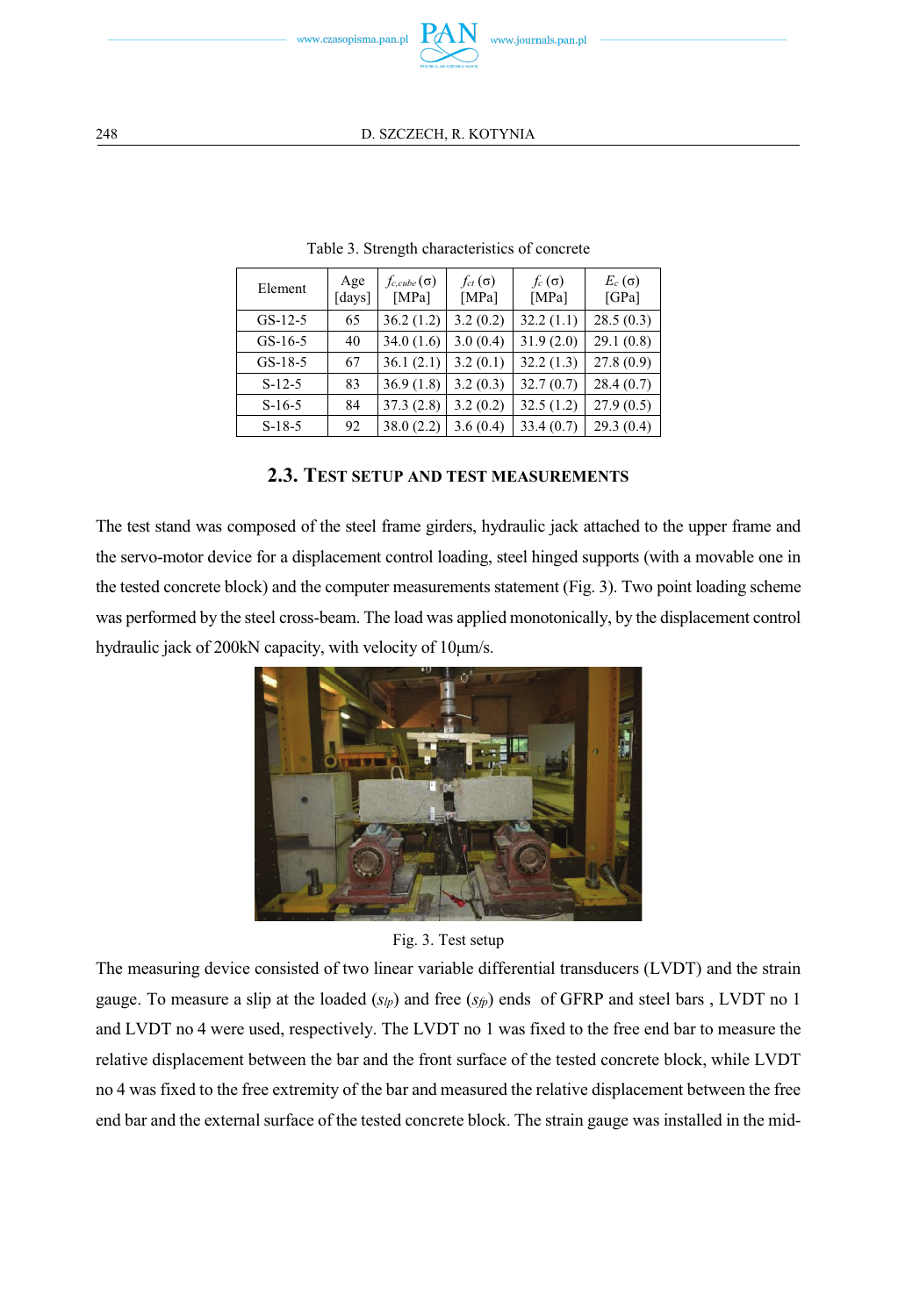

span cross-section of the bar to record the strains in the bar. A scheme of measurements is shown in Fig. 4. The all measurements reading were recorded continuously and automatically every one second.



Fig. 4. Scheme of measurements

## **3. THE ANALYSIS OF THE TEST RESULTS**

## **3.1. FAILURE MODES**

The pull-out failure mode was observed in the all specimens irrespectively of the variable parameters: bar diameter and type of bars (GFRP or steel). A concrete cover of each test block was cut after the test and the concrete cover was removed in order to make a clear verification of the failure mode along the bond length. From the visual inspection of the interface between the bar and concrete, it could be seen that the sand coat had been completely sheared off of the GFRP bars along the entire embedment length. Bond failure of the GFRP bars developed partially along the surface of the bars and partially in the surrounding concrete by locally sheared off the external sand coated surface of the bar (Fig. 5), while the steel bars were undamaged.



Fig. 5. Failure of the GFRP bar (GS-18-5.3) and steel bar (S-16-5.3) along the embedded length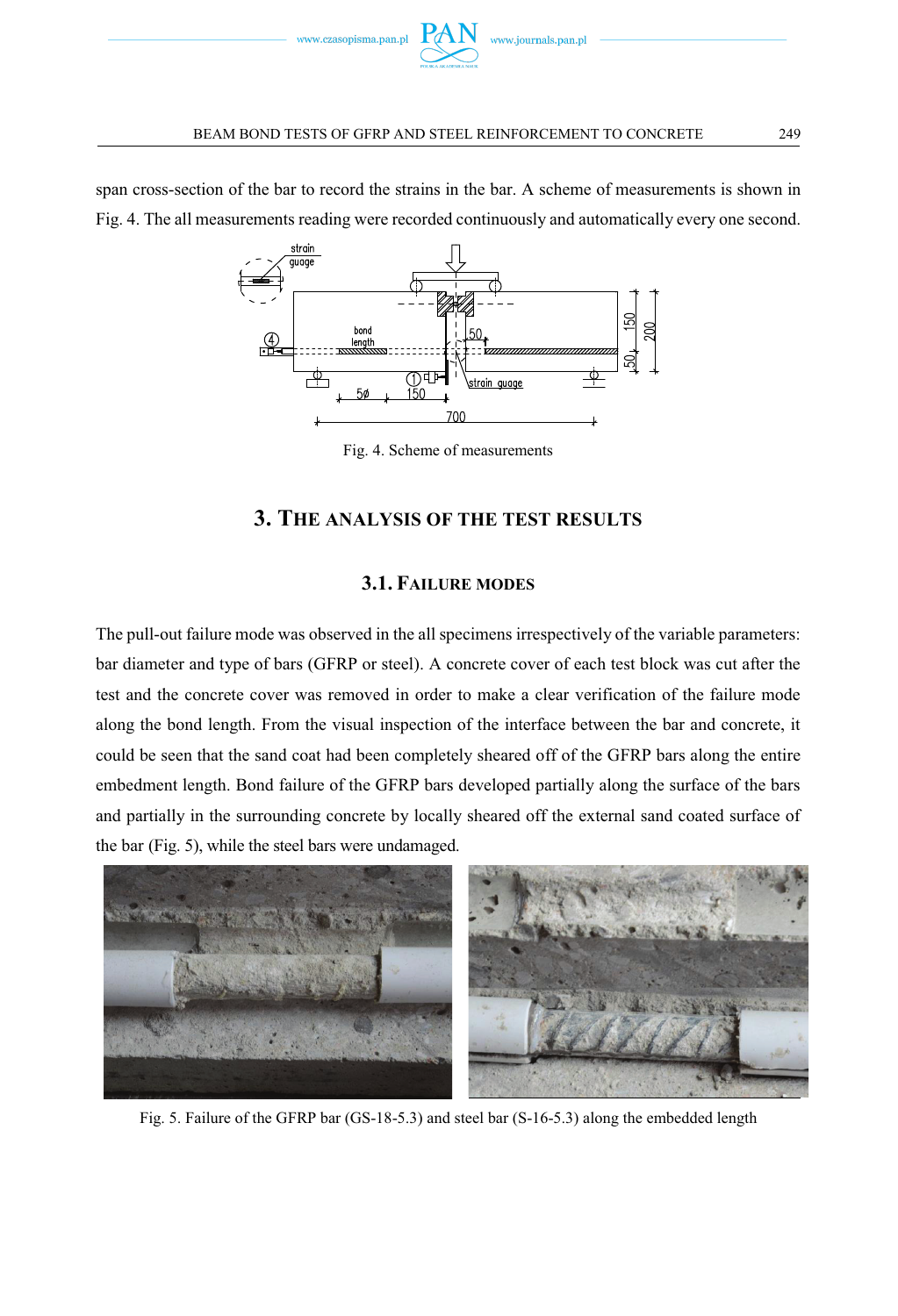

## **3.2. EXPERIMENTAL RESULTS AND ULTIMATE BOND STRESSES**

The maximum pull-out force in the bar  $(F_u)$  was calculated based on the ultimate load  $(F_{max})$ . The ultimate bond stress of the bar  $(\tau_u)$ , defined as an average bond shear stress over the embedded length was calculated according to the equation (1):

$$
\tau_u = \frac{F_u}{\pi \cdot \phi \cdot L_b}
$$

where:  $F_u$  is the maximum pull-out force,  $\varnothing$  is the nominal bar diameter and  $L_b$  is the embedded bond length.

All test results containing the average bond stress (*τ*) and bar's slip of the loaded and free end (*slp, sfp*) are shown in Table 5. To ensure the sufficient bond strength of bars to concrete, the bond stresses obtained in the test should meet the standard stress values defined acc. to Appendix C (Eurocode 2) as the mean value of bond stress at failure by slipping (*τmax*) and the average values of bond stresses at slip equal of 0.01mm ( $\tau$ <sub>0.01</sub>), 0.1mm ( $\tau$ <sub>0.1</sub>) and 1mm ( $\tau$ <sub>1</sub>). The all test results and required values are summarized in Table 4. The average values from the trials have been bolded.

| Element     | Ø                    | $F_{max}$ |                                  |                                  |                            |                       | $\tau_I$ | $\tau_u$ | Eurocode 2            |                                 |
|-------------|----------------------|-----------|----------------------------------|----------------------------------|----------------------------|-----------------------|----------|----------|-----------------------|---------------------------------|
| (mean val.) | $\lceil$ mm $\rceil$ | [kN]      | $S_{lp}$<br>$\lceil$ mm $\rceil$ | $S_{fp}$<br>$\lceil$ mm $\rceil$ | $\tau_{0.01}$<br>[ $MPa$ ] | $\tau_{0.1}$<br>[MPa] | [MPa]    | [MPa]    | $\tau_{max}$<br>[MPa] | $\tau$ <sub>mean</sub><br>[MPa] |
| $GS-12-5.1$ | 12                   | 30.83     | 1.12                             | 0.23                             | 7.8                        | 14.6                  | 14.0     | 14.8     | 10.5                  | 6.4                             |
| $GS-12-5.2$ | 12                   | 30.21     | 1.40                             | 0.28                             | 9.1                        | 12.8                  | 11.7     | 14.5     | 10.5                  | 6.4                             |
| $GS-12-5.3$ | 12                   | 26.35     | 1.00                             | 0.13                             | 7.7                        | 12.5                  | 9.2      | 12.7     | 10.5                  | 6.4                             |
| $(GS-12-5)$ | 12                   | 29.13     | 1.17                             | 0.21                             | 8.2                        | 13.3                  | 11.6     | 14.0     | 10.5                  | 6.4                             |
| $GS-16-5.1$ | 16                   | 43.30     | 1.06                             | 0.14                             | 6.5                        | 11.5                  | 9.8      | 11.7     | 9.8                   | 6.0                             |
| $GS-16-5.2$ | 16                   | 38.27     | 1.33                             | 0.15                             | 8.0                        | 9.9                   | 9.5      | 10.3     | 9.8                   | 6.0                             |
| $GS-16-5.3$ | 16                   | 44.60     | 1.01                             | 0.05                             | 6.4                        | 11.5                  | 11.0     | 12.1     | 9.8                   | 6.0                             |
| $(GS-16-5)$ | 16                   | 42.06     | 1.13                             | 0.11                             | 7.0                        | 11.0                  | 10.0     | 11.4     | 9.8                   | 6.0                             |
| $GS-18-5.1$ | 18                   | 46.74     | 1.09                             | 0.13                             | 4.7                        | 9.5                   | 7.8      | 10.0     | 9.4                   | 5.7                             |
| $GS-18-5.2$ | 18                   | 53.72     | 1.06                             | 0.21                             | 6.3                        | 10.3                  | 11.1     | 11.6     | 9.4                   | 5.7                             |
| $GS-18-5.3$ | 18                   | 55.47     | 1.28                             | 0.23                             | 6.0                        | 10.3                  | 10.8     | 11.8     | 9.4                   | 5.7                             |
| $(GS-18-5)$ | 18                   | 51.98     | 1.14                             | 0.19                             | 5.7                        | 10.0                  | 9.9      | 11.1     | 9.4                   | 5.7                             |
| $S-12-5.2$  | 12                   | 23.03     | 0.87                             | 0.77                             | 3.5                        | 7.0                   | 10.9     | 11.1     | 10.5                  | 6.4                             |
| $S-12-5.3$  | 12                   | 21.40     | 0.98                             | 0.71                             | 1.6                        | 2.8                   | 10.3     | 10.3     | 10.5                  | 6.4                             |
| $(S-12-5)$  | 12                   | 44.43     | 0.93                             | 0.74                             | 2.6                        | 4.9                   | 10.6     | 10.7     | 10.5                  | 6.4                             |
| $S-16-5.1$  | 16                   | 45.53     | 0.63                             | 0.41                             | 6.0                        | 9.5                   | 11.6     | 12.3     | 9.8                   | 6.0                             |
| $S-16-5.2$  | 16                   | 54.93     | 0.85                             | 0.36                             | 6.5                        | 12.1                  | 13.7     | 14.8     | 9.8                   | 6.0                             |
| $S-16-5.3$  | 16                   | 44.25     | 0.64                             | 0.42                             | 3.2                        | 9.0                   | 11.4     | 12.0     | 9.8                   | 6.0                             |
| $(S-16-5)$  | 16                   | 48.24     | 0.71                             | 0.40                             | 5.2                        | 10.2                  | 12.2     | 13.0     | 9.8                   | 6.0                             |
| $S-18-5.1$  | 18                   | 64.39     | 0.57                             | 0.42                             | 6.2                        | 11.3                  | 12.8     | 13.8     | 9.4                   | 5.7                             |

Table 4. Test results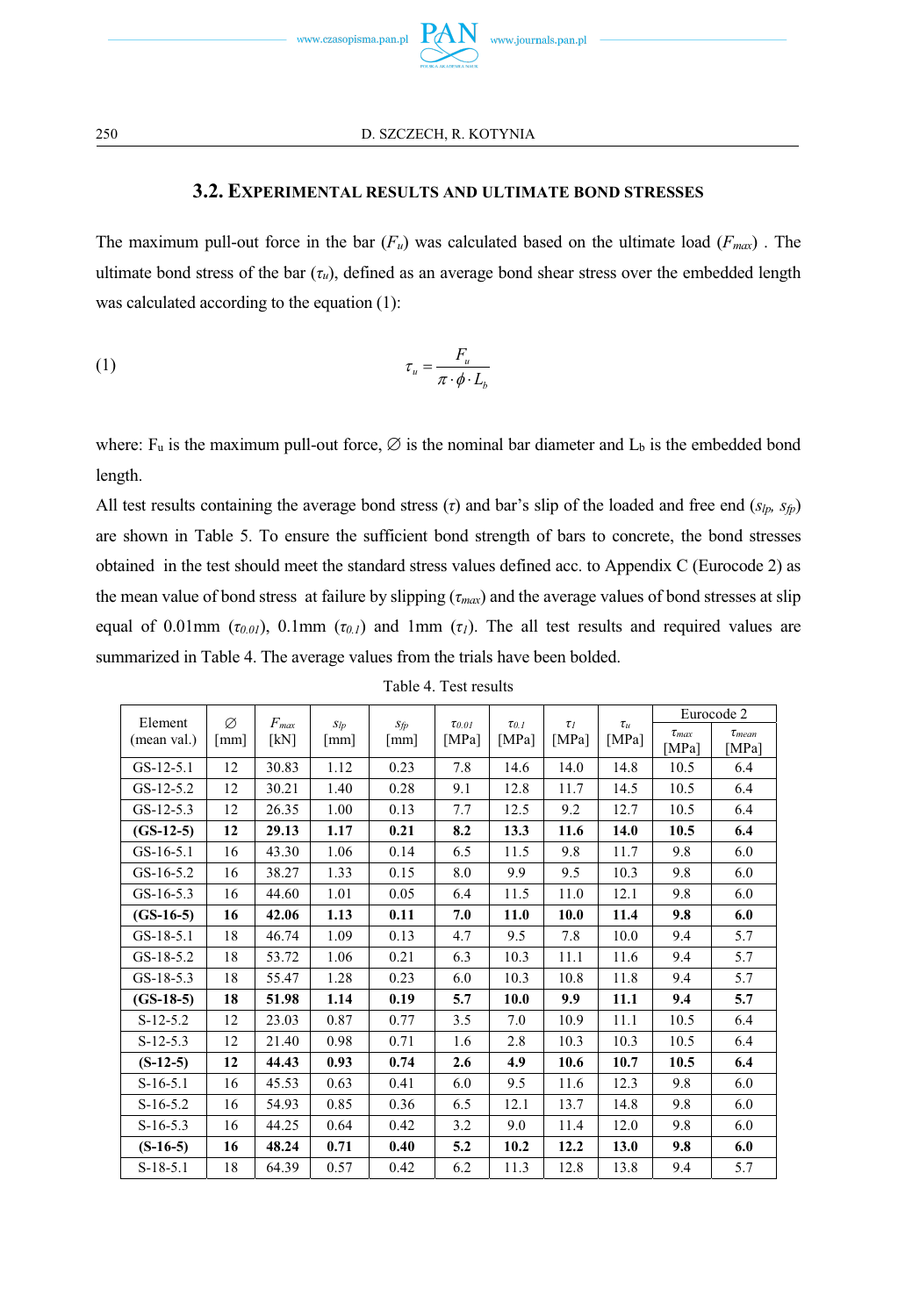

| $S-18-5.3$ |    | 54.08 | 0.74 | 0.45 | ، ، ، | 8.9  | 10.9 | 11.6 | 9.4 | ، ، ب<br>. |
|------------|----|-------|------|------|-------|------|------|------|-----|------------|
| $(S-18-5)$ | 18 | 57.69 | 0.65 | 0.42 | 4.3   | 10.0 | 11.6 | 12.4 | 9.4 | 3.1        |

Test results indicated that the increase in the bar diameter caused the decrease in the free bar end slip corresponding to the ultimate shear bond stress ( $\tau_u$ ). GFRP bars with sand coated surface of 12 mm diameter indicated the higher bond strength than the same bars of 16 mm diameter, similar to GFRP bars of 16 mm diameter, which indicated the higher bond strength than the same bars of 18 mm diameter. The increase in the GFRP bar diameter from 12 mm to 16 mm indicated the decrease in the ultimate shear bond stress  $(\tau_u)$  by 18.6%. For the same type of bars, the increase in the bar diameter from 16 mm to 18 mm confirmed the decrease in the ultimate shear bond stress (*τu*) by 3%. Previous beam-bond tests carried out by the authors on different GFRP ribbed bars (without sand on the surface) indicated a decrease in the bond strength with the increase in the bar diameter [7].

The steel bars indicated different bond behaviour comparing to the GFRP bars. The steel bars with embedded length 5 $\varnothing$  showed the increase in the ultimate shear bond stress ( $\tau_u$ ) by 21.5% with the increase in the bar diameter from 12 mm to 16 mm. With increase in a diameter from 16mm to 18mm showed the decrease in the bond strength by 4.6%.

The mean values of ultimate shear bond stresses  $(\tau_u)$  for all bars was higher than the required calculated mean value of the bond stress at failure by slipping (*τmax*). The required calculated average values ( $\tau_{mean}$ ) of bond stresses at slip equal of 0.01mm ( $\tau_{0.01}$ ), 0.1mm ( $\tau_{0.1}$ ) and 1mm ( $\tau_l$ ) were satisfied for all specimens, that confirmed that both GFRP bars with sand-coated surface and steel bars indicated good bond behaviour to concrete.

## **3.3. BOND – SLIP RELATIONSHIP**

Comparison of bond behaviour for the tested bars (three specimens for one member) are shown in Figures 6 - 9. The curves show the bond stress-slip curves for exhibited different bond behaviour for GFRP bars and steel bars for loaded (Fig. 6 and Fig. 8) and free bar's end (Fig. 7 and Fig. 9). In the case of GFRP bars, following the peak load the pull-out force quickly dropped with the slip increase leading abrupt bond losing between GFRP bars and concrete. In the case of bars 16mm and 18 mm diameter the bond stress for the steel bars was higher than that for GFRP bars and contrary to the diameter of 12 mm, the bond stress in the steel bars was lower than that for GFRP bars.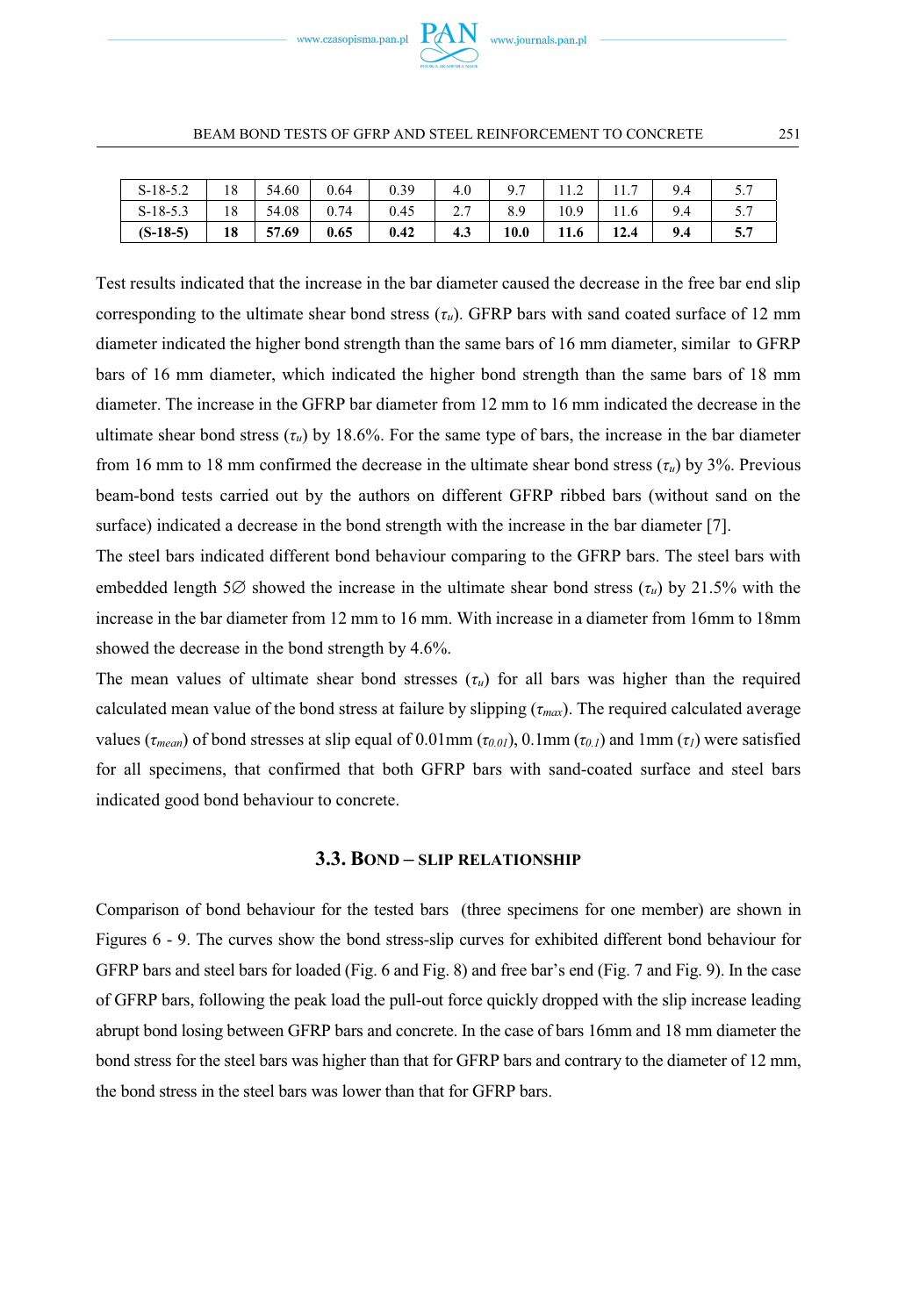

Figures  $10 - 12$  show the influence of bar diameter for both types of bars. Results of steel bars show the increase in the ultimate bond stress with the increase in the bar diameter. In case of GFRP bars the increase in the bar diameter caused the decrease in the shear bond stress.

Test results of GFRP bars show an abrupt decrease in the shear stress after reaching the peak bond stress comparing to the slower decrease in relation to the steel bars.

Figures 10 - 12 present a comparison of the sand – coated GFRP bars and steel bars for the same bar diameter (12mm, 16mm, 18mm, respectively). The bond losing of steel bars is milder than that of GFRP bars.



Fig. 6. Loaded end slip–bond stress plot for GFRP bars Fig. 7. Free end slip-bond stress plot for GFRP bars









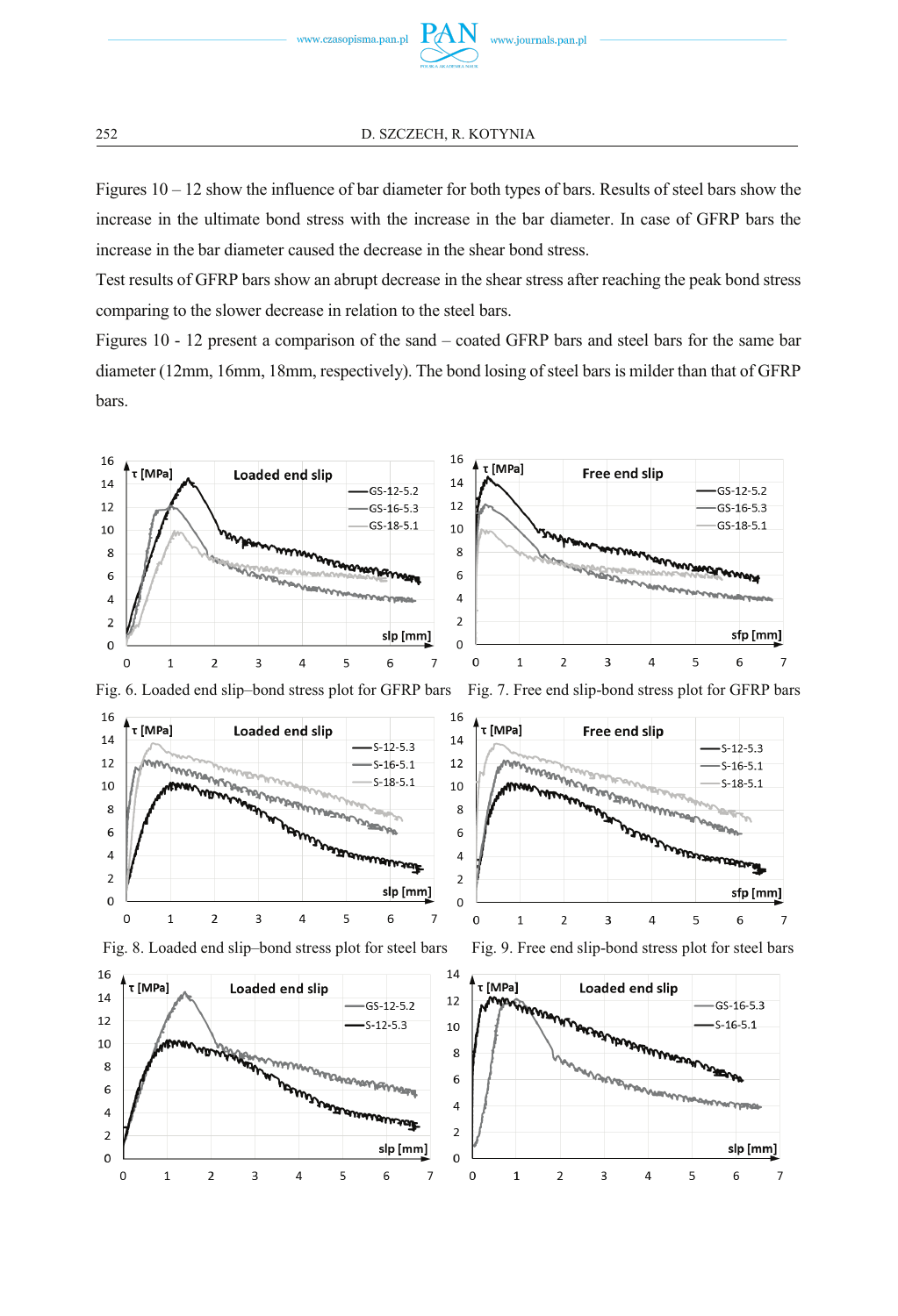





Fig. 12. Loaded end slip–bond stress plot for GFRP and steel bars of 18 mm diameter

# **4. CONCLUSIONS**

The paper present a part of extensive research program of the bond behaviour of the sand-coated GFRP and steel bars to the concrete. Eighteen beams were investigated to determine an influence of the bar diameter and a type of the bars on the bond strength and failure modes. The GFRP bars with sand – coated surface indicated a good bond behaviour with respect to the steel bars. All specimens were characterized by pullout mode of bond failure irrespectively to the bar's diameter. The sand-coated surface in the GFRP bars was sheared off. The increase in the bar diameter caused the decrease in the ultimate shear bond stress (*τu*). The required mean values of the bond stress at failure by slipping (*τmax*) and average values of bond stresses (*τmean*) at slip equal of 0.01mm, 0.1mm and 1mm were satisfied for all kind of bars, which confirmed that the GFRP with sand-coated surface and steel bars confirmed good bond behaviour to the concrete.

## **ACKNOWLEDGEMENTS**

The authors gratefully acknowledge the PREFA KOMPOSITY A.S., who supplied the GFRP reinforcement for the experimental tests.

## **REFERENCES**

- 1. AL-Mahmoud F, Castel A, Francois R, Tourneur C. "Effect of surface preconditioning on bond of carbon fibre reinforced polymer rods to concrete". Cement & Concrete Composites 2007;29(9):677–89.
- 2. Baena M, Torres L, Turon A, Barris C. "Experimental study of bond behaviour between concrete and FRP bars using a pull-out test". Composites: Part B 2009;40(8):784–97.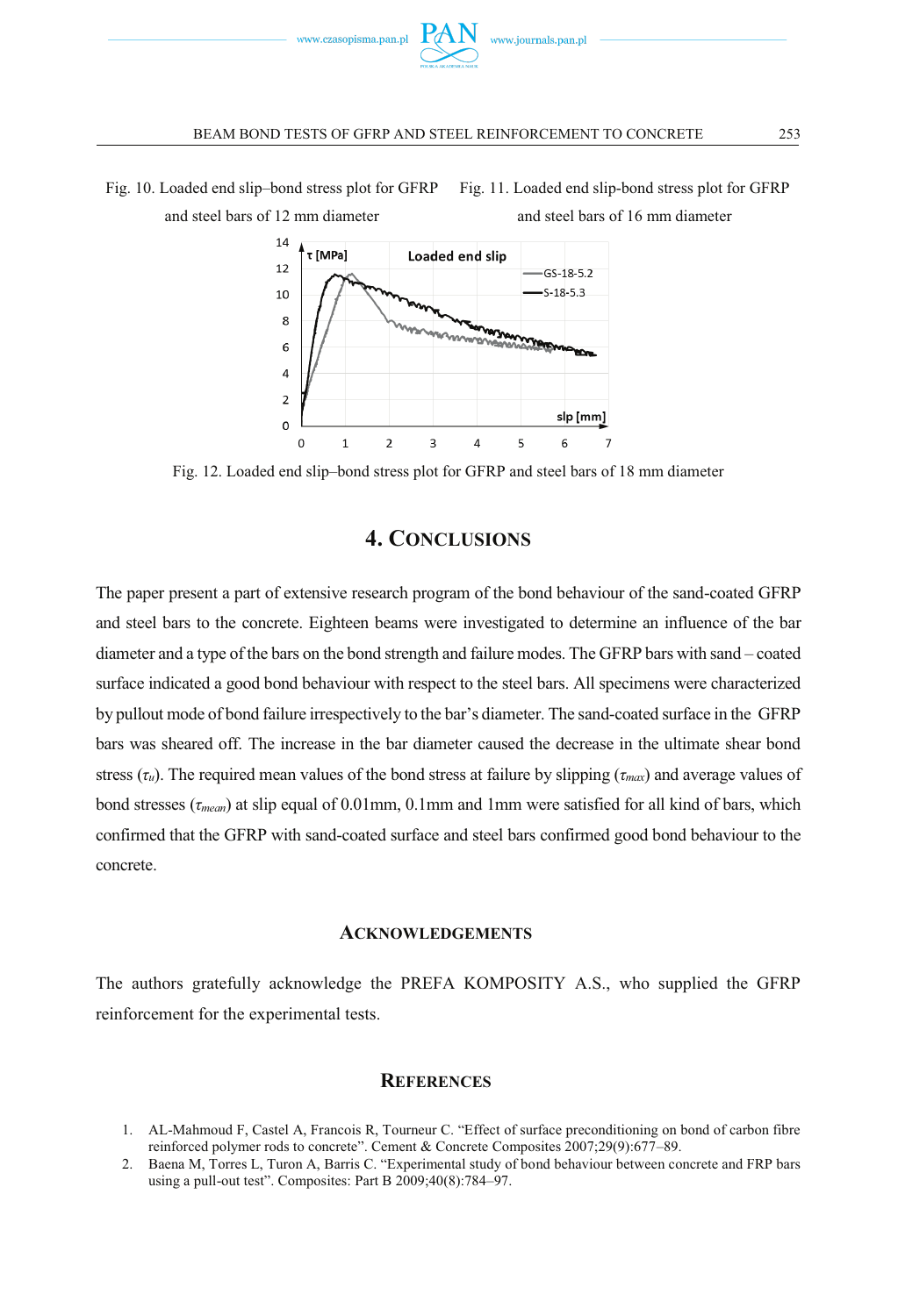www.czasopisma.pan.pl

254 D. SZCZECH, R. KOTYNIA

- 3. Fei Yan, Zhibin Lin, Mijia Yang. "Bond mechanism and bond strength of GFRP bars to concrete: A review". Composites Part B 98 (2016) 56-69.
- 4. Hao Q, Wang Y, He Z, Ou J. "Bond strength of glass fibre reinforced polymer ribbed rebars in normal strength concrete". Construction Build Mater 2009;23(2):865–71.
- 5. H. Mazaheripour, J.A.O. Barros, J.M. Sena-Cruz, M. Pepe, E. Martinelli. "Experimental study on bond performance of GFRP bars in self-compacting steel fibre reinforced concrete". Composite Structure, 95 (2013), 202-212.
- 6. Won Jong-Pil, Chan-Gi Park, Hwang-Hee Kim, Sang-Woo Lee, Chang-Il Jang. "Effect of fibres on the bonds between FRP reinforcing bars and high-strength concrete". Composites Part B: Engineering, Volume 39, Issue 5, July 2008, Pages 747-755.
- 7. Kotynia, R., Szczech, D., Kaszubska, M. "Bond behaviour of GRFP bars to concrete in beam test". Procedia Engineering 2017, (193), 401–408.
- 8. Lee JY, Kim TY, Kim TJ, Yi CK, Park JS, et al. "Interfacial bond strength of glass fibre reinforced polymer bars in high-strength concrete". Composites: Part B 2008;39(2):258–70.
- 9. Pecce M, Manfredi G, Realfonzo R, Cosenza E. "Experimental and analytical evaluation of bond properties of GFRP bars". Journal of Materials in Civil Engineering 2001;13(4):282–90.
- 10. PN-EN 10080:2007. Steel for the reinforcement of concrete. Wieldable reinforcing steel. General
- 11. RILEM. "Bond test for reinforcement steel 2. Pullout test". Recommendation RC6, 1983.
- 12. Okelo R. "Realistic Bond Strength of FRP Rebars in NSC from Beam Specimens". Journal of Aerospace Engineering, Volume 20 Issue 3 - July 2007.
- 13. Tighiouart B, Benmokrane B, Gao D. "Investigation of bond in concrete member with fibre reinforced polymer (FRP) bars". Construction and Building Materials. 1998;12(8):453–62.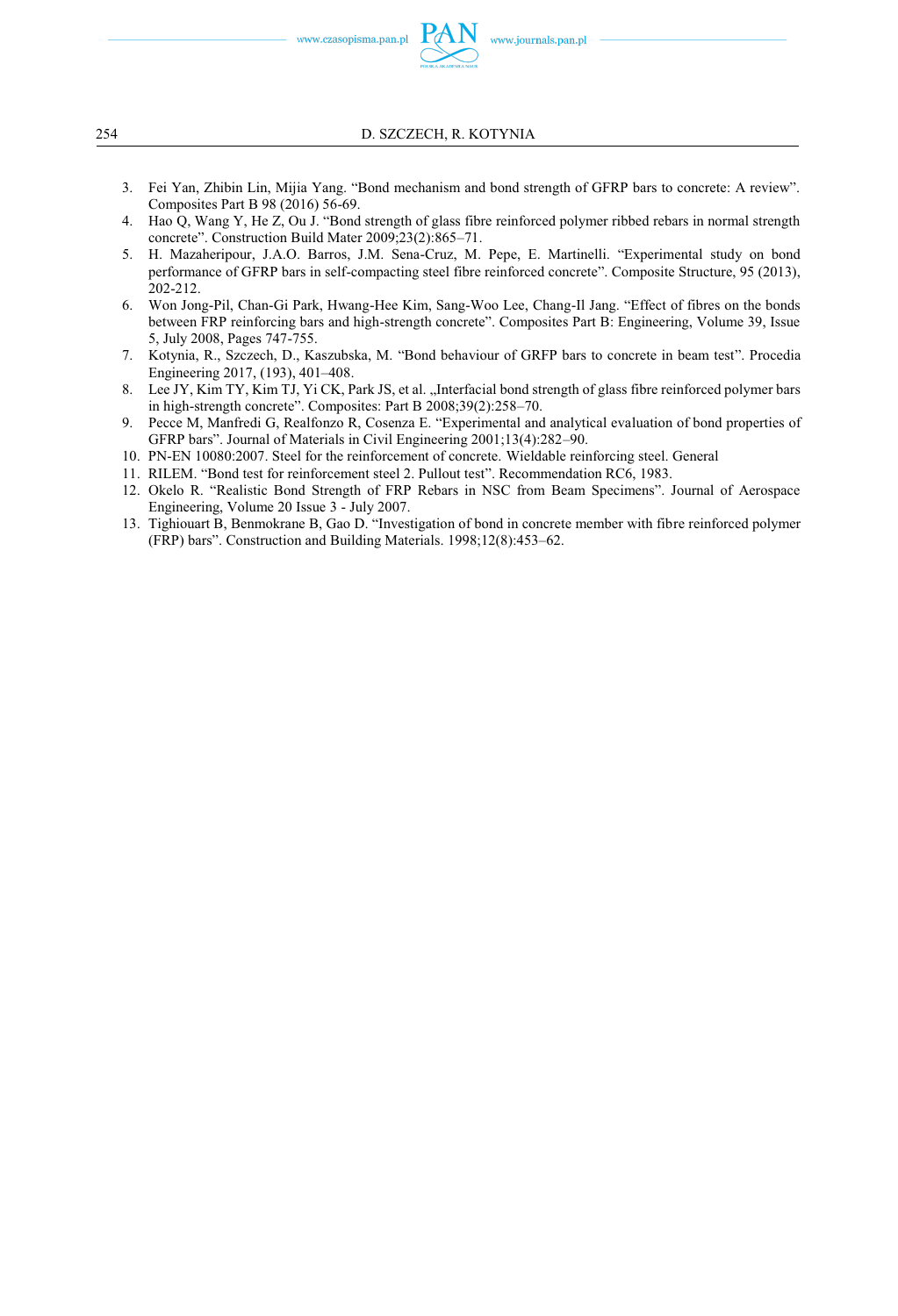

## **LIST OF FIGURES AND TABLES:**

- Fig. 1. Beams geometry
- Rys. 1. Geometria belek
- Fig. 2. Reinforcement of beams
- Rys. 2. Zbrojenie belek
- Fig. 3. Test setup
- Rys. 3. Stanowisko badawcze
- Fig. 4. Scheme of measurements
- Rys. 4. Schemat oprzyrządowania

Fig. 5. Failure of the GFRP bar (GS-18-5.3) and steel bar (S-16-5.3) along the embedded length

- Rys. 5. Zniszczenie pręta GFRP (GS-18-5.3) oraz pręta stalowego (S-16-5.3) na odcinku przyczepności
- Fig.6. Loaded end slip–bond stress plot for GFRP bars
- Rys. 6. Wykres przemieszczenie końca obciążonego naprężenie dla prętów GFRP
- Fig. 7. Free end slip-bond stress plot for GFRP bars
- Rys. 7. Wykres przemieszczenie końca wolnego naprężenie dla prętów GFRP
- Fig. 8. Loaded end slip–bond stress plots for GFRP bars
- Fig. 8. Wykres przemieszczenie końca obciążonego naprężenie dla prętów stalowych
- Fig. 9. Free end slip-bond stress plot for steel bar
- Rys. 9. Wykres przemieszczenie końca wolnego naprężenie dla prętów stalowych
- Fig. 10. Loaded end slip–bond stress plots for GFRP and steel bars of 12 mm diameter
- Rys. 10. Wykres przemieszczenie końca obciążonego naprężenie dla prętów GFRP i prętów stalowych o średnicy 12 mm
- Fig. 11. Loaded end slip–bond stress plots for GFRP and steel bars of 16 mm diameter
- Rys. 11. Wykres przemieszczenie końca obciążonego naprężenie dla prętów GFRP i prętów stalowych o średnicy 16 mm
- Fig. 12. Loaded end slip–bond stress plots for GFRP and steel bars of 18 mm diameter
- Rys. 12. Wykres przemieszczenie końca obciążonego naprężenie dla prętów GFRP i prętów stalowych o średnicy 18 mm
- Tab. 1. Specimen details
- Tab. 1. Szczegóły elementów badawczych
- Tab. 2. Properties of GFRP and steel bars
- Tab. 2. Właściwości prętów GFRP i stalowych
- Tab. 3. Properties of concrete
- Tab. 3. Właściwości betonu